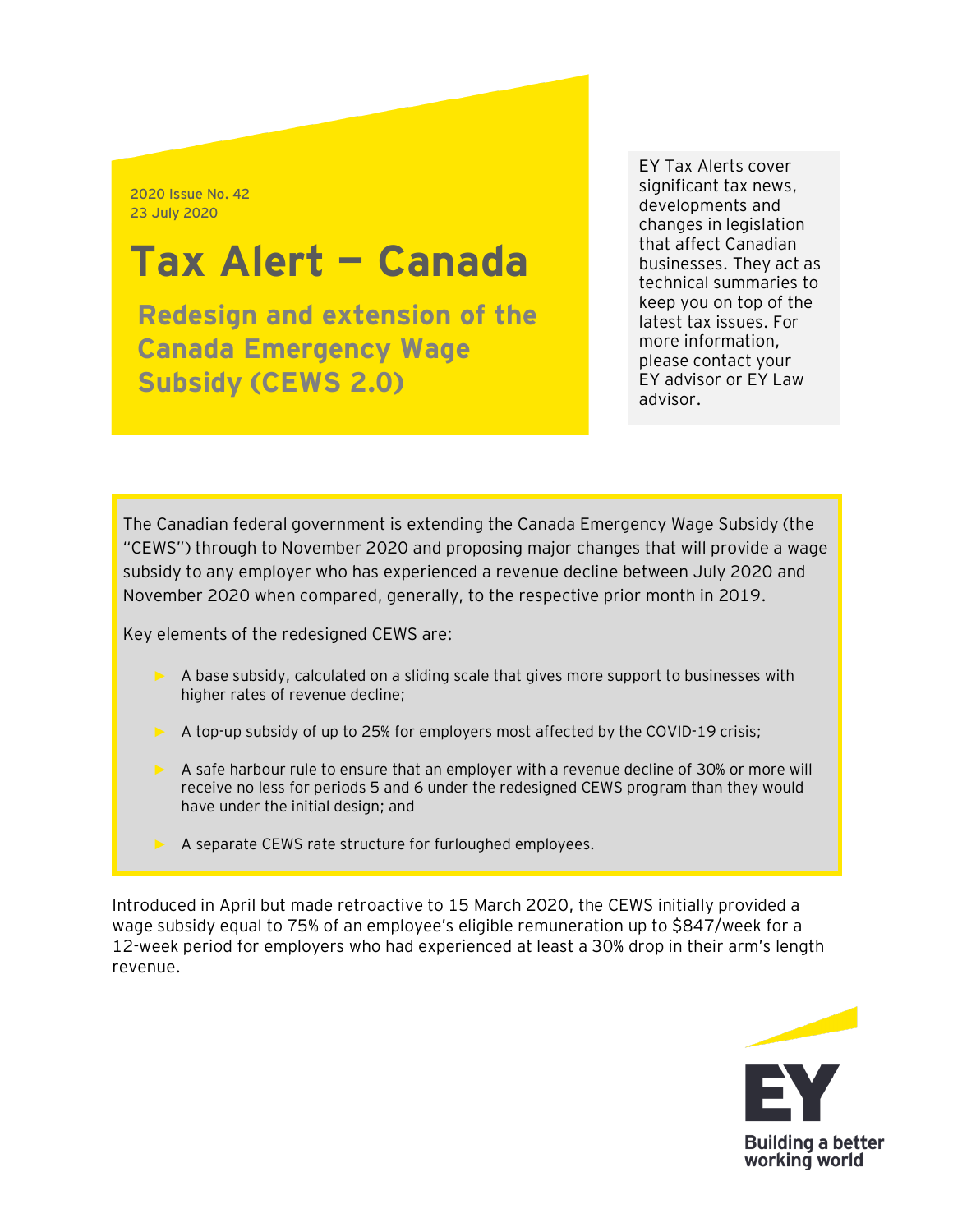The employer's revenue drop was determined by comparing the relevant 2020 calendar month to either the same calendar month period in 2019 (i.e., March 2020 compared to March 2019) or to their average arm's length revenue in January/February 2020.

In mid-May, the program was extended for an additional 12 weeks through to 29 August 2020.

On 17 July 2020, the Canadian federal government confirmed that not only would the program be extended for a further 12-week period to 21 November 2020, but in addition, eliminated the 30% revenue decline threshold for the remaining periods of the program, entitling any employer who has suffered a drop in "qualifying revenue" to qualify for the CEWS. The extent of the employer's revenue drop will now determine the amount of subsidy to which the employer is entitled.

The CEWS has in effect been extended to 19 December 2020; however, details of the redesigned program have been announced only for qualifying periods beginning on 5 July 2020 and ending on 21 November 2020.

The filing deadline for claiming the CEWS was also extended from 30 September 2020 to 31 January 2021.

The draft proposals, which are included in Bill C-20, *An Act respecting further COVID-19 measures*, have received third reading in the House of Commons and are expected to be enacted in the coming days.

## **Structure of the CEWS program**

The CEWS program is now divided into nine four-week "qualifying periods" commencing on 15 March 2020 and ending on 21 November 2020. To determine whether an "eligible entity" qualifies for the wage subsidy for a particular qualifying period, the entity compares its "qualifying revenue" for the particular 2020 calendar month that corresponds to the particular qualifying period to its "qualifying revenue" in the same calendar month in 2019. An "eligible entity" may also elect to use its average qualifying revenues in January and February 2020 as the basis for comparison.<sup>[1](#page-1-0)</sup>

|                    | <b>Period</b> | <b>CEWS qualifying period</b> | <b>Current and prior</b><br>reference periods | Alternative prior<br>reference period |
|--------------------|---------------|-------------------------------|-----------------------------------------------|---------------------------------------|
| <b>CEWS</b><br>1.0 | $\mathbf{1}$  | 15 March - 11 April 2020      | Mar '20 to Mar '19                            | Jan/Feb '20                           |
|                    | 2             | 12 April - 9 May 2020         | Apr '20 to Apr '19                            | Jan/Feb '20                           |
|                    | 3             | 10 May - 6 June 2020          | May '20 to May '19                            | Jan/Feb '20                           |
|                    | 4             | 7 June - 4 July 2020          | June '20 to June '19                          | Jan/Feb '20                           |

<span id="page-1-0"></span> $1$  Under CEWS 1.0, an eligible entity who elected to use Jan/Feb '20 as its prior reference period was required to use it throughout the duration of the program. With the introduction of CEWS 2.0, eligible entities have the option to re-elect for the balance of the program (periods 5 to 9).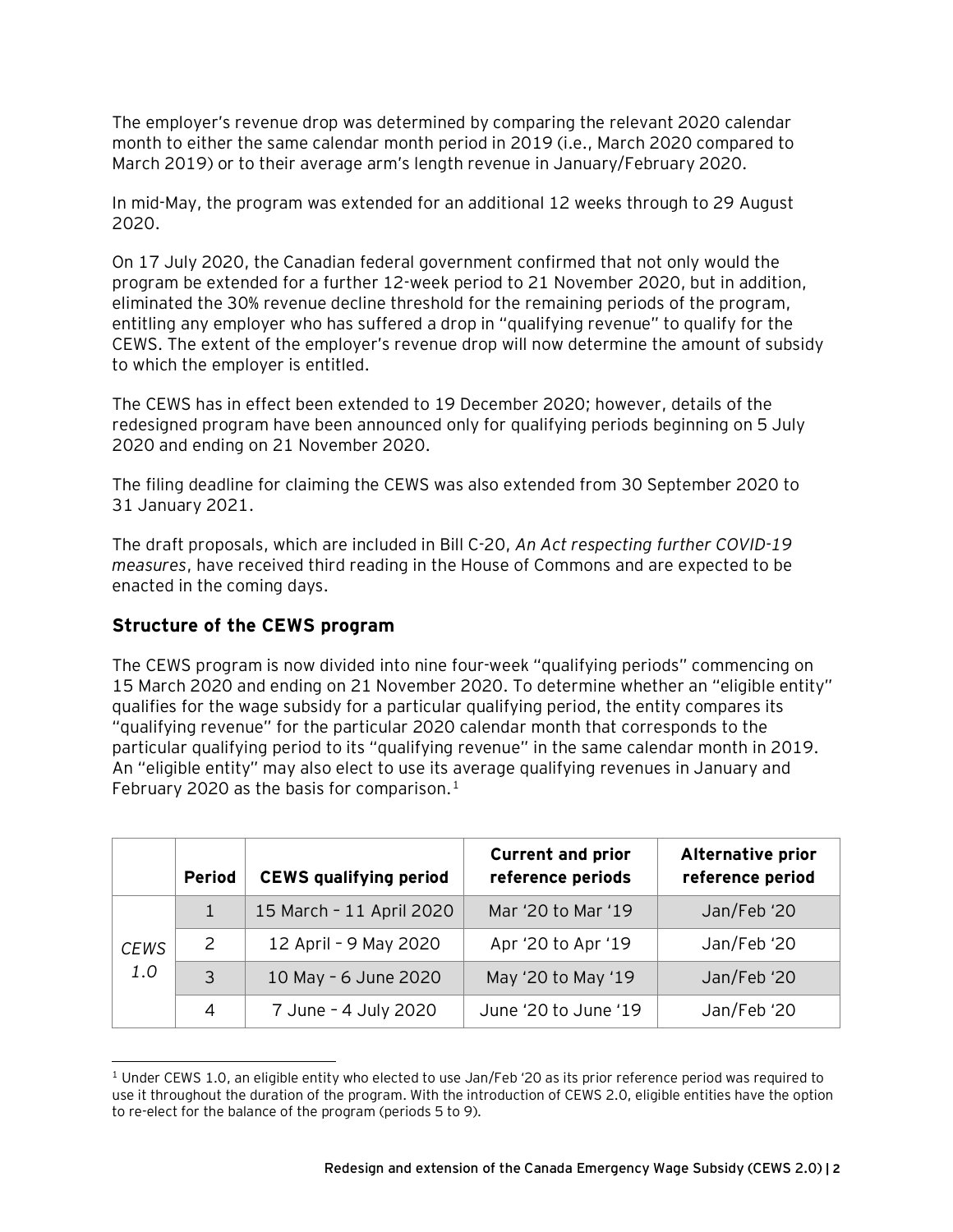|                    | <b>Period</b>  | <b>CEWS qualifying period</b> | <b>Current and prior</b><br>reference periods | Alternative prior<br>reference period |
|--------------------|----------------|-------------------------------|-----------------------------------------------|---------------------------------------|
| <b>CEWS</b><br>2.0 | 5              | 5 July - 1 Aug 2020           | July '20 to July '19                          | Jan/Feb '20                           |
|                    | 6              | 2 Aug - 30 Aug 2020           | Aug '20 to Aug '19                            | Jan/Feb '20                           |
|                    | $\overline{7}$ | 31 Aug - 26 Sept 2020         | Sept '20 to Sept '19                          | Jan/Feb '20                           |
|                    | 8              | 27 Sept - 24 Oct 2020         | Oct '20 to Oct '19                            | Jan/Feb '20                           |
|                    | 9              | 25 Oct - 21 Nov 2020          | Nov '20 to Nov '19                            | Jan/Feb '20                           |

For the first four qualifying periods – CEWS 1.0 – if the entity experienced a decrease in its qualifying revenue of at least 30% (or at least 15% for March), then the entity was entitled to a wage subsidy of 75% of the wages and salaries payable by it to its employees in respect of the particular qualifying period, up to a maximum of \$847/employee/week.

As announced on 17 July 2020, access to the wage subsidy program has been significantly broadened for the remaining five qualifying periods – CEWS 2.0.

Under CEWS 2.0, any eligible entity that has experienced a decrease in its "qualifying revenue" during the relevant calendar month compared to the corresponding 2019 calendar month will be entitled to a wage subsidy.

However, as opposed to being entitled to a subsidy of 75% of "eligible remuneration" paid during the particular qualifying period, the subsidy percentage is based upon the eligible entity's percentage drop in qualifying revenue (known as the "revenue reduction percentage"). The amount of the subsidy also declines in later periods.

## **CEWS 2.0 "base percentage"**

The revenue reduction percentage is then used to determine the "base percentage" of the subsidy for the eligible entity for the particular qualifying period.

The Canadian federal government has designed CEWS 2.0 to provide for a larger wage subsidy during the summer of 2020, and then to reduce the amount of the subsidy through the fall of 2020, undoubtedly in the hope that as the provinces in Canada reopen their economies, the need for wage support will diminish as business returns to normal.

To achieve this, the "base percentage" for the first two periods of CEWS 2.0 (July and August 2020) is determined by increasing the eligible entity's "revenue reduction percentage" by 20%; for the third period (September 2020) the eligible entity's base percentage is equal to its revenue reduction percentage; for the fourth period (October 2020), the entity's base percentage is equal to 80% of its revenue reduction percentage; and for the fifth period (November 2020), the entity's base percentage is equal to 40% of its revenue reduction percentage.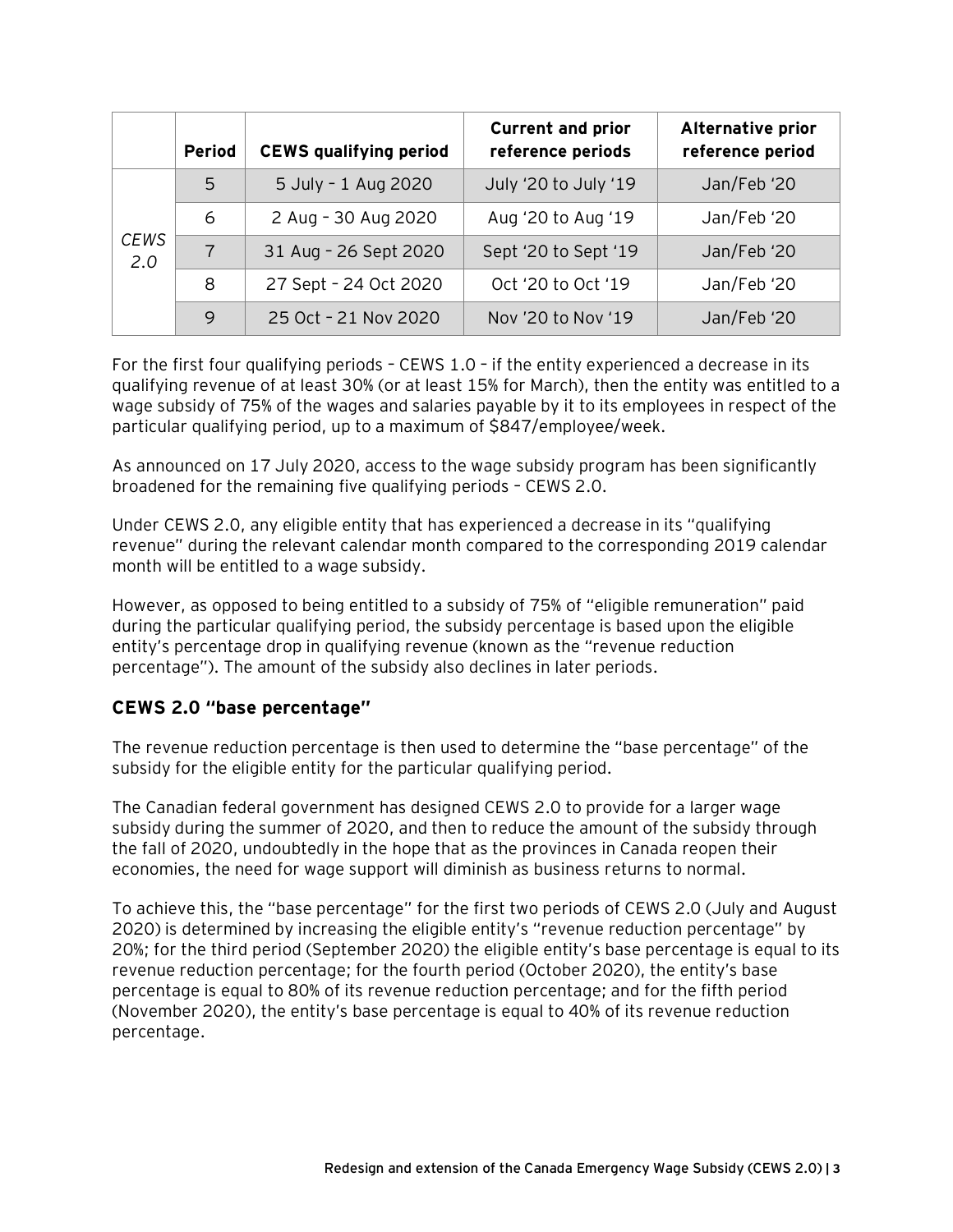The concept of "baseline remuneration" that is, the average weekly remuneration paid to the employee during the period of 1 January – 15 March 2020 (or alternate baseline period discussed below), is no longer relevant in the case of arm's length employees.

For example, if an eligible entity experiences a 20% drop in each of the months of July through November 2020, the eligible entity's base percentage will be 24% for July and August 2020 (being 20% x 1.2), 20% for September 2020 (being 20% x 1.0), 16% for October 2020 (being 20% x 0.8), and 8% for November 2020 (being 20% x 0.4).



A graphic representation provided by the Department of Finance is included below:

Source: Department of Finance

## **CEWS 2.0 "top-up percentage"**

The Canadian federal government has also designed CEWS 2.0 to provide a greater wage subsidy to those eligible entities that have experienced (and continue to experience) a decrease in qualifying revenue of more than 50% by providing for a "top-up" to their base percentage, up to an additional 25%.

To determine whether it qualifies for a "top-up" and has met the more-than-50% threshold, the eligible entity does not compare its calendar month 2020 qualifying revenue to that in the corresponding 2019 month (which is generally used to determine its "base percentage"), but instead compares its average qualifying revenue for the three months in 2020 immediately preceding the current reference period calendar month to the average for the same three months in 2019 (or if the eligible entity has elected to use January/February 2020 as its "prior reference period", then to its average qualifying revenue for January/February 2020).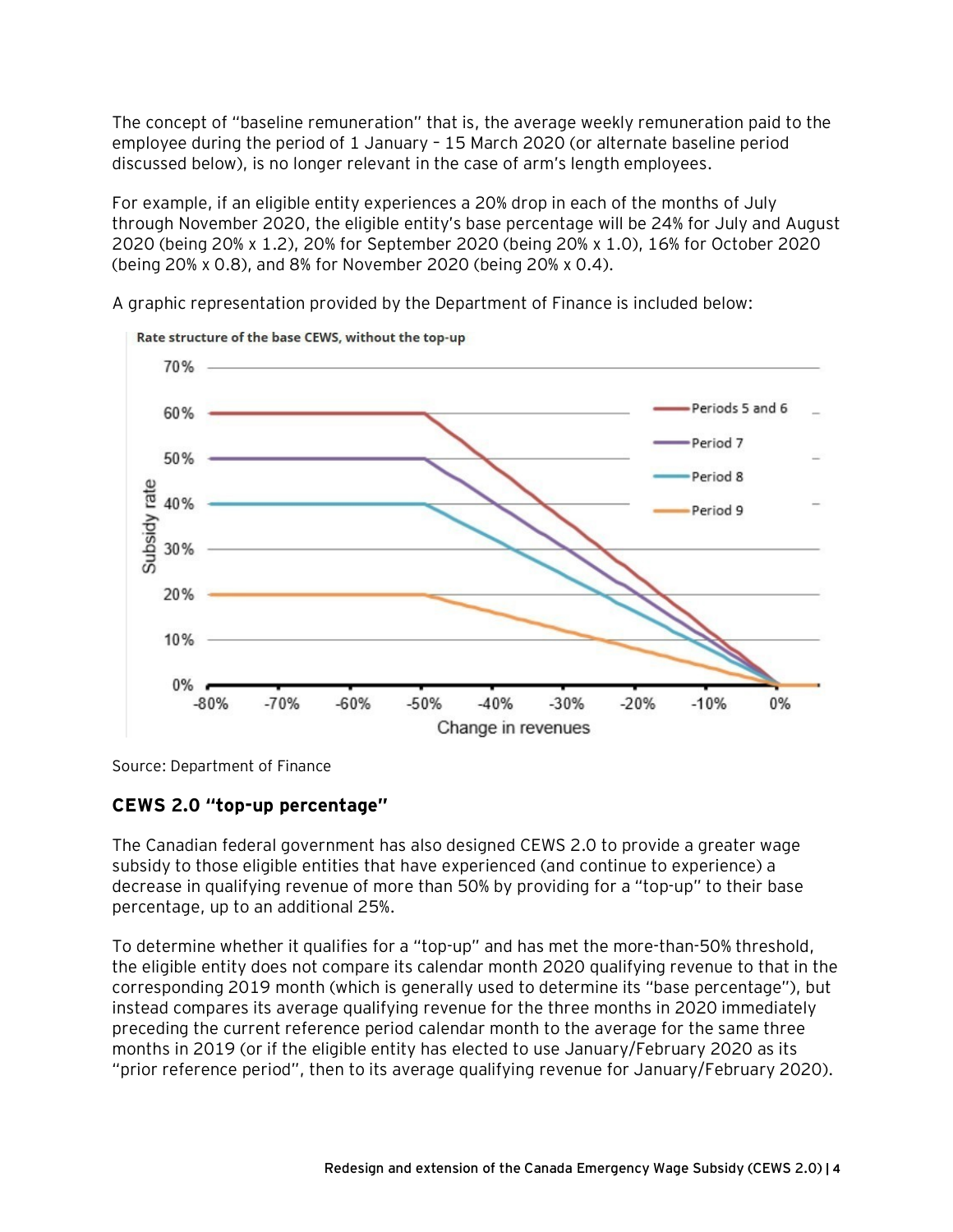So for example, to determine the eligible entity's "top-up revenue reduction percentage" for July 2020, the eligible entity would compare its average monthly qualifying revenue in April, May and June 2020 to its average qualifying revenue for April, May and June 2019. If that percentage reduction is greater than 50%, the eligible entity would be entitled to a top-up to its base percentage.

To determine the actual "top-up percentage" for a particular qualifying period, the entity first subtracts 50% from its "top-up revenue reduction percentage" and then multiplies the remainder by 1.25%. This provides the eligible entity its "top-up percentage" for the current period. If the result is 25% or less, this is the eligible entity's "top-up percentage" for the particular qualifying period. If it is greater than 25%, the entity's "top-up percentage" is 25%.

The eligible entity then adds its "top-up percentage" (if any) to its "base percentage" for the particular period, and this is the percentage of the wage subsidy to which the eligible entity is entitled for the period, subject to application of the "prior period" deeming rule and the CEWS 1.0 safe harbour rule.

So, for example, if an eligible entity has experienced a 20% drop in its qualifying revenue for July 2020 compared to July 2019 (i.e., its "revenue reduction percentage"), its base percentage for qualifying period 5 (5 July to 1 August) would be 24% (being 20% x 1.2). If the same eligible entity had experienced a 60% drop in its average qualifying revenue comparing April, May and June 2020 to April, May and June 2019, it would be entitled to a top-up percentage of 12.5%, being (60% - 50%) x 1.25 in respect of qualifying period 5.

Therefore, the eligible entity would be entitled to a wage subsidy of 36.5% (being 24% + 12.5%) in respect of the eligible remuneration (up to \$1,129) payable by it in respect of qualifying period 5 to each of its employees.

Again, though, this is subject to the "prior-period" deeming rule and the CEWS 1.0 safe harbour rule.

## **Prior-period deeming rule**

Under CEWS 1.0, if an eligible entity qualified for the CEWS in one qualifying period (i.e., period 2), it is deemed to qualify for the CEWS in the immediate subsequent period (i.e., period 3), regardless of whether it actually experienced a percentage decrease in its qualifying revenue of at least 30% in the subsequent period.

CEWS 2.0 has a similar rule, but as the 30% revenue threshold test has been eliminated for qualifying periods 5 through 9, the new deeming rule provides that if an eligible entity's actual "revenue reduction percentage" for the current qualifying period is lower than the immediately preceding qualifying period, the entity's revenue reduction percentage for the current period is deemed to be equal to its revenue reduction percentage for the immediately preceding period.

So, going back to the example above, where the eligible entity experienced a 20% drop in its qualifying revenue for July 2020 (i.e., its "revenue reduction percentage"), but in June 2020, it had experienced a 25% drop in its qualifying revenue compared to June 2019, its "revenue reduction percentage" for period 5 (5 July to 1 August) is deemed to be 25%, not 20%.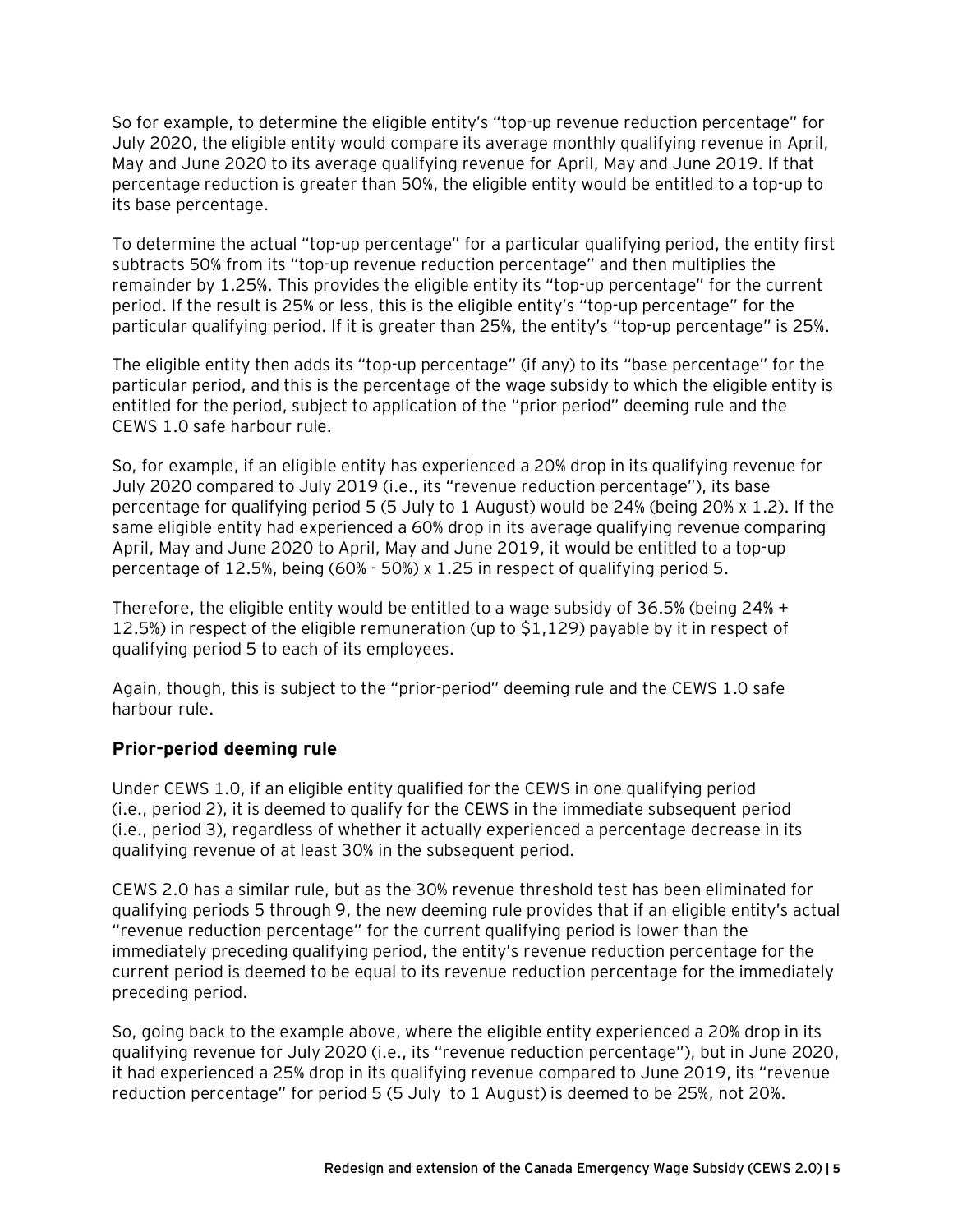So as a consequence, its "base percentage" is no longer 24%, but rather 30% (being 25% x 1.2), and its percentage subsidy rate for qualifying period 5 would be 42.5% as opposed to 36.5% (being 30% plus the 12.5% "top-up").

Note that the prior-period deeming rule only applies to the "revenue reduction percentage" and, therefore, the "base percentage", and not to the "top-up revenue reduction percentage", so the top-up must be calculated period-by-period.

#### **CEWS 1.0 safe harbour rule**

CEWS 1.0 provides for a wage subsidy of 75% of an eligible employee's eligible remuneration to a maximum of \$847/week (being \$1,129 x 75%).

CEWS 2.0 provides for a wage subsidy that can range from 0% to 85% of an eligible employee's eligible remuneration in respect of qualifying periods 5 and 6. The 85% rate is achieved if the eligible entity has experienced:

- a) A qualifying revenue decrease of greater than 50% in the particular qualifying period (which when multiplied by 1.2 – the multiplier rate for July and August – becomes a "base percentage" of 60%), and
- b) A reduction of 70% or more in its average qualifying revenue in the immediately preceding three months compared to the average for the same months in 2019, resulting in a "top-up" revenue reduction percentage that maxes out at 25%.

But what this also means is that certain eligible entities whose "revenue reduction percentage" for July or August was 30% or greater, but their CEWS rate calculated under CEWS 2.0 (being their "base percentage" combined with their "top-up percentage") is less than 75%, they would have been better off under CEWS 1.0.

Accordingly, CEWS 2.0 contains a CEWS 1.0 safe harbour rule. If an eligible entity's revenue reduction percentage for qualifying period 5 or period 6 is 30% or more (either as actually determined or by applying the prior-period deeming rule), then the wage subsidy is the greater of the subsidy to which the entity is entitled under the CEWS 1.0 or CEWS 2.0 rules, whichever is greater.

For qualifying periods 7 through 9, if the CEWS 1.0 safe harbour rule no longer is necessary or applies as for period 7, the maximum subsidy rate is 75%, the same that it was under CEWS 1.0, and for periods 8 and 9, the maximum subsidy rate is 65% and 45%, respectively.

#### **Elimination of the eligible employee 14-day rule**

Under CEWS 1.0, an "eligible employee" – being one for whom the employer was entitled to a subsidy in respect of their wages, salary and other eligible remuneration – is defined as an individual employed in Canada by the eligible entity during the particular period, but excludes any employee who was without remuneration from the eligible entity in respect of 14 or more consecutive days in the qualifying period.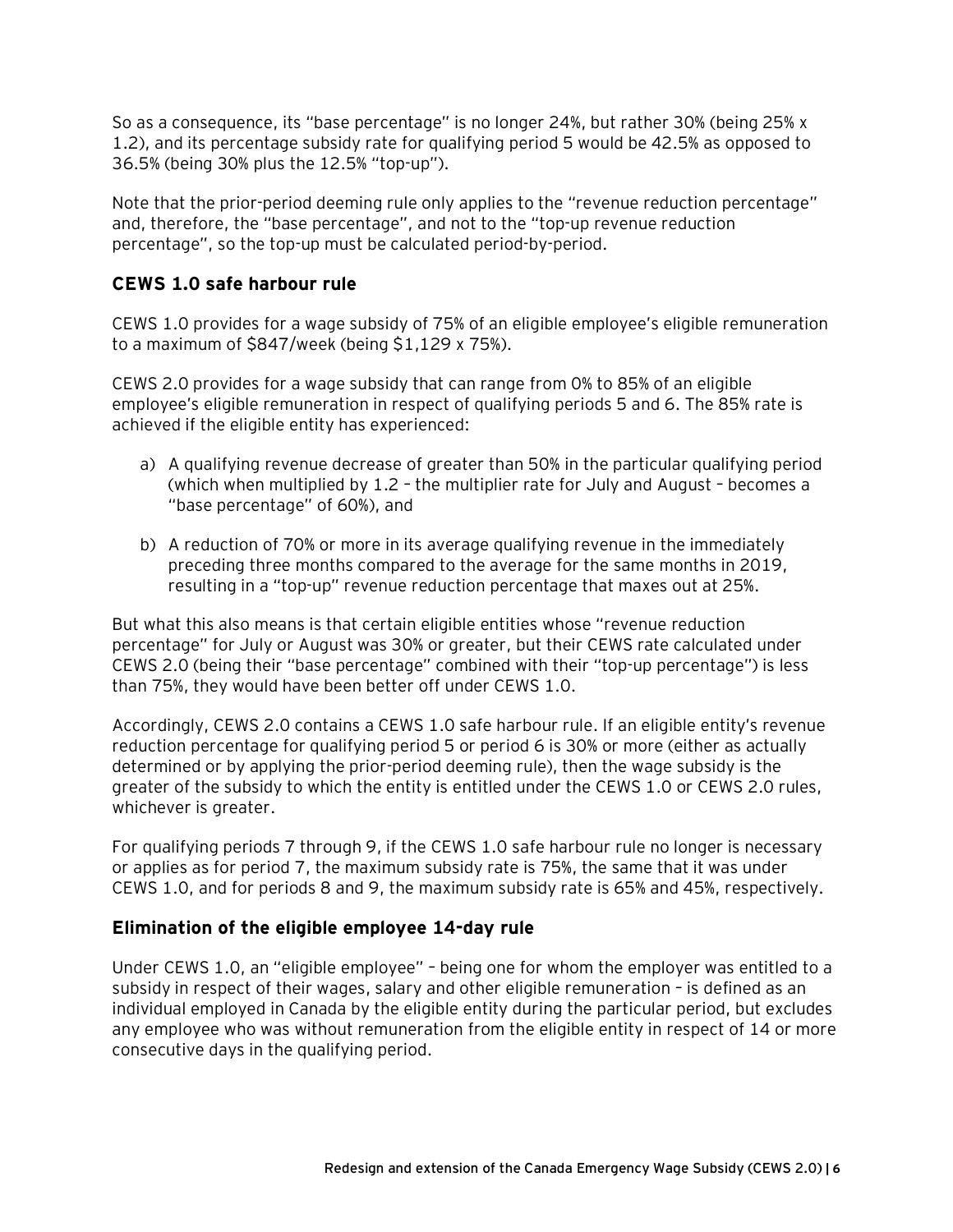Under CEWS 2.0 – for periods 5 through 9 – the 14-day without remuneration rule has been eliminated.

This now means that an eligible entity is entitled to CEWS in respect of the wages, salary and other eligible remuneration of anyone employed by it during the relevant period, regardless of whether the individual was without remuneration for 14 days or more.

From a policy perspective, under CEWS 1.0, the 14-day rule was designed to align the CEWS with the Canada Emergency Response Benefit ("CERB"), so that the individual either received CERB if they were without remuneration or work for 14 consecutive days or more, or their employer received the CEWS in respect of remuneration paid to the individual.

## **Furloughed employees**

As an incentive for employers to keep employees on payroll, even if the employee was furloughed and not performing any work, under CEWS 1.0, the federal government provided the employer with a wage subsidy with respect to the employee's eligible remuneration (again, up to a maximum of 75% of \$1,129, being \$847), but an additional amount equal to the employer's contributions to CPP/EI or QPP/QPIP.

Under CEWS 2.0, the wage subsidy to which the employer is entitled is based upon the employer's revenue reduction percentage and top-up percentage. Recognizing that this would provide a disincentive for employers to keep furloughed employees on payroll for the balance of the CEWS program, CEWS 2.0 provides that for periods 5 and 6 (i.e., July and August), if an eligible entity is entitled to CEWS 2.0, even as little as 1%, the eligible entity's wage subsidy in respect of the furloughed employee's wages and other eligible remuneration will follow the same rules as under CEWS 1.0 – being essentially the lesser of 75% of the actual remuneration paid or \$847/week, plus the employer's CPP/EI (or QPP/QPIP) contributions.

For periods 7 through 9, the federal government intends to align the maximum amount of the subsidy to align with the amount the furloughed employee would receive under CERB or Canada's Employment Insurance (EI) system. This will be done through regulations which are yet to be promulgated.

The purpose of doing so is to encourage employers to keep furloughed employees on their payroll and to ensure such employees do not have an incentive to remain on CERB or EI because they are receiving more under those programs than if they returned to employment.

#### **Other amendments**

CEWS 2.0 also contains a series of further amendments to refine the program – some of which were previously proposed and announced. These include:

► **Alternate measurement period for "baseline remuneration"**: Originally, baseline remuneration was defined as the average weekly remuneration paid to an eligible employee during the period of 1 January – 15 March 2020. This concept was particularly relevant for CEWS 1.0 in situations employees suffered pay cuts as it was possible, in some circumstances, for an employer to receive a subsidy of more than 75% of the remuneration paid to employees. The amendments provide that eligible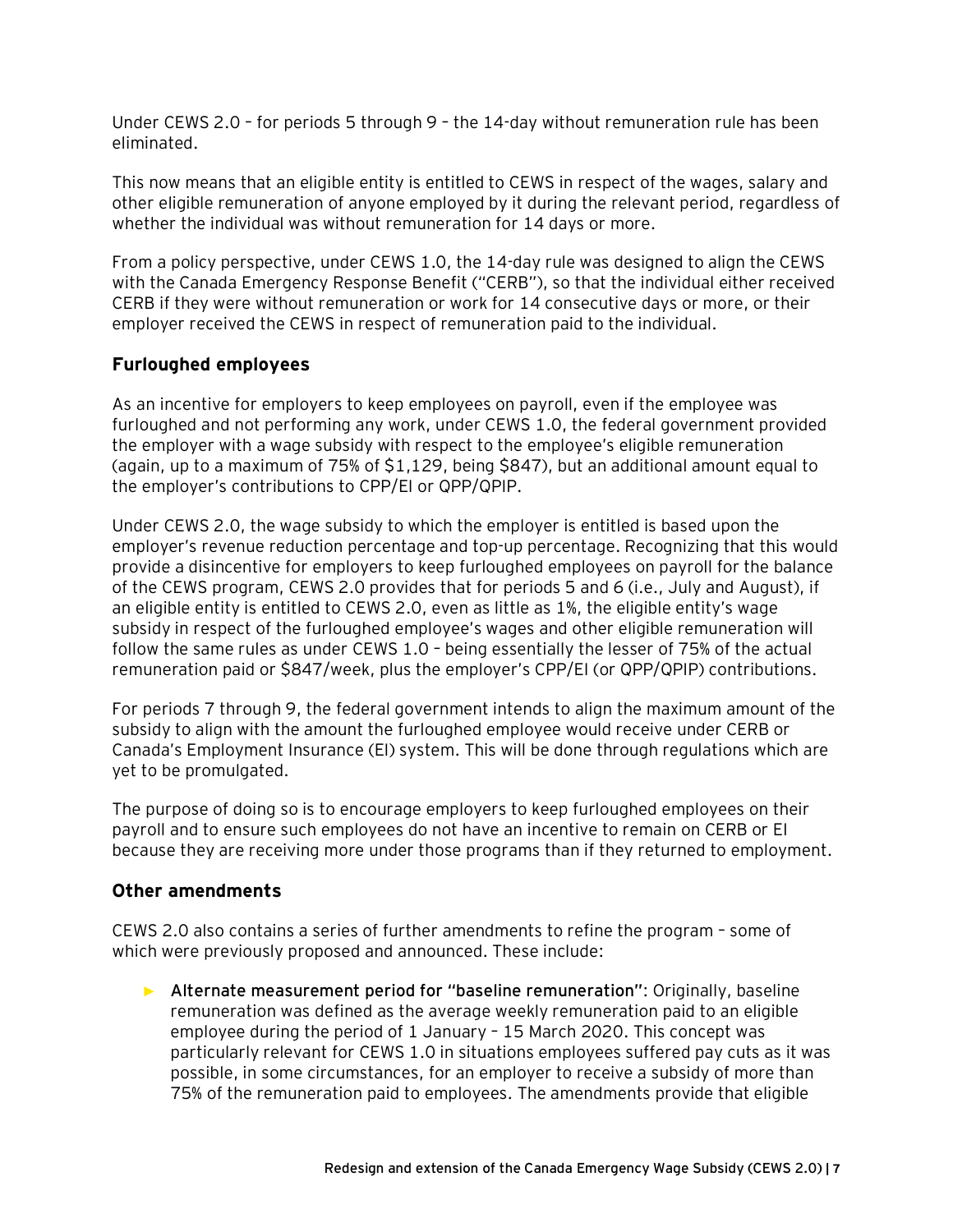entities may now elect, on an employee-by-employee basis, to use an alternate baseline period of 1 March – 31 May 2019. The stated purpose for providing for this alternate baseline period was to accommodate seasonal employees or employees returning from an extended absence. Under CEWS 2.0, the concept of baseline remuneration is no longer relevant, except in the case of non-arm's length employees. For non-arm's length employees, the default baseline period is still 1 January – 15 March 2020, but the eligible entity has the ability to elect a different baseline period depending upon the period in question.

- ► **Amalgamations**: If two eligible entities amalgamated between the prior reference period and the current reference period (i.e., between July 2019 and July 2020), the combined entity's qualifying revenue would generally be greater in the current period than either of the predecessor entities in the prior period, thereby technically disqualifying the amalgamated entity from the CEWS program. As previously announced, the amended legislation will now provide that the amalgamated entity can combine its predecessors' qualifying revenue to determine its qualifying revenue for the prior reference period.
- ► **Asset purchases**: A similar problem arises if the eligible entity acquired all or substantially all of the assets of another person's business. The CEWS 2.0 legislation provides for an election that will allow the eligible entity to include the seller's qualifying revenue for the relevant period in determining the eligible entity's drop in qualifying revenue. If the seller still exists, the election must be made between the seller and the eligible entity and filed with the Canada Revenue Agency (CRA). If the seller is no longer in existence, the eligible entity can make and file the election on their own.
- ► **Paymaster arrangements**: Some corporate groups have a single paymaster that employs most or all the employees within the corporate group, but the cost of the individual employee's remuneration is borne by the entity within the group for whom the employee is legally employed. A challenge arose under CEWS 1.0 because the employing entity did not have its own payroll account with the CRA on 15 March 2020 – which was one of the criteria for an eligible entity to become a "qualifying entity" for the CEWS. As previously announced, CEWS 2.0 addresses this, with the employing entity being able to qualify and claim the CEWS even if they did not have a payroll account on that date.
- ► **Eligible employers**: When originally announced, tax exempt entities (including indigenous government-owned corporations, registered Canadian amateur athletic associations, and registered journalism organizations) were excluded from the CEWS program. As previously announced, these organizations, as well as partnerships of up to 50% non-eligible members and non-public colleges and schools, have been included in the list of eligible entities.
- ► **Tax Court appeal**: The legislation is also being amended to provide for an appeal procedure to the Tax Court of Canada with respect to any CEWS claim that is reduced or denied.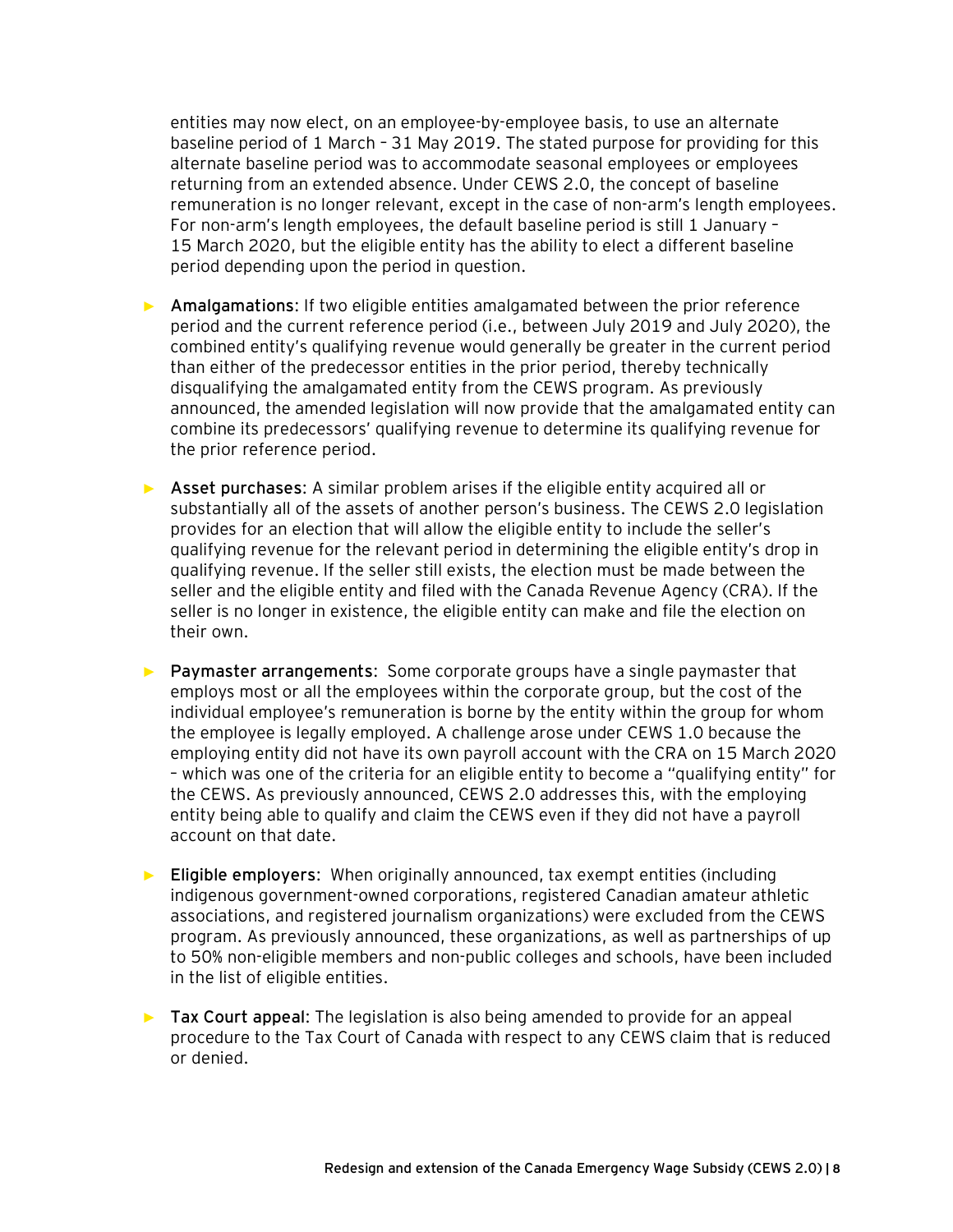► **Cash vs accrual**: Under CEWS 1.0, eligible entities can elect to use the cash method as provided for in subsection 28(1) of the *Income Tax Act* to determine their qualifying revenue. However, doing so requires that the cash method be used throughout the entire program. CEWS 2.0 permits entities that use the cash method to elect to use the accrual method in accordance with generally accepted accounting principles, but again, once chosen, the method must be used for all periods in the program.

## **Learn more**

For more information, please contact your EY or EY Law advisor or one of the following professionals:

# **Toronto**

## **David Steinberg**

+1 416 932 6206 | [david.a.steinberg@ca.ey.com](mailto:david.a.steinberg@ca.ey.com)

#### **Tom Di Emanuele**

+1 416 932 5889 | [tom.diemanuele@ca.ey.com](mailto:tom.diemanuele@ca.ey.com)

**Lawrence Levin**

+1 416 943 3364 | [lawrence.levin@ca.ey.com](mailto:lawrence.levin@ca.ey.com)

**Edward Rajaratnam** +1 416 943 2612 | [edward.rajaratnam@ca.ey.com](mailto:edward.rajaratnam@ca.ey.com)

**David Robertson** +1 403 206 5474 | [david.d.robertson@ca.ey.com](mailto:david.d.robertson@ca.ey.com)

# **Montréal**

**Stéphane Leblanc** +1 514 879 2660 | [stephane.leblanc@ca.ey.com](mailto:stephane.leblanc@ca.ey.com)